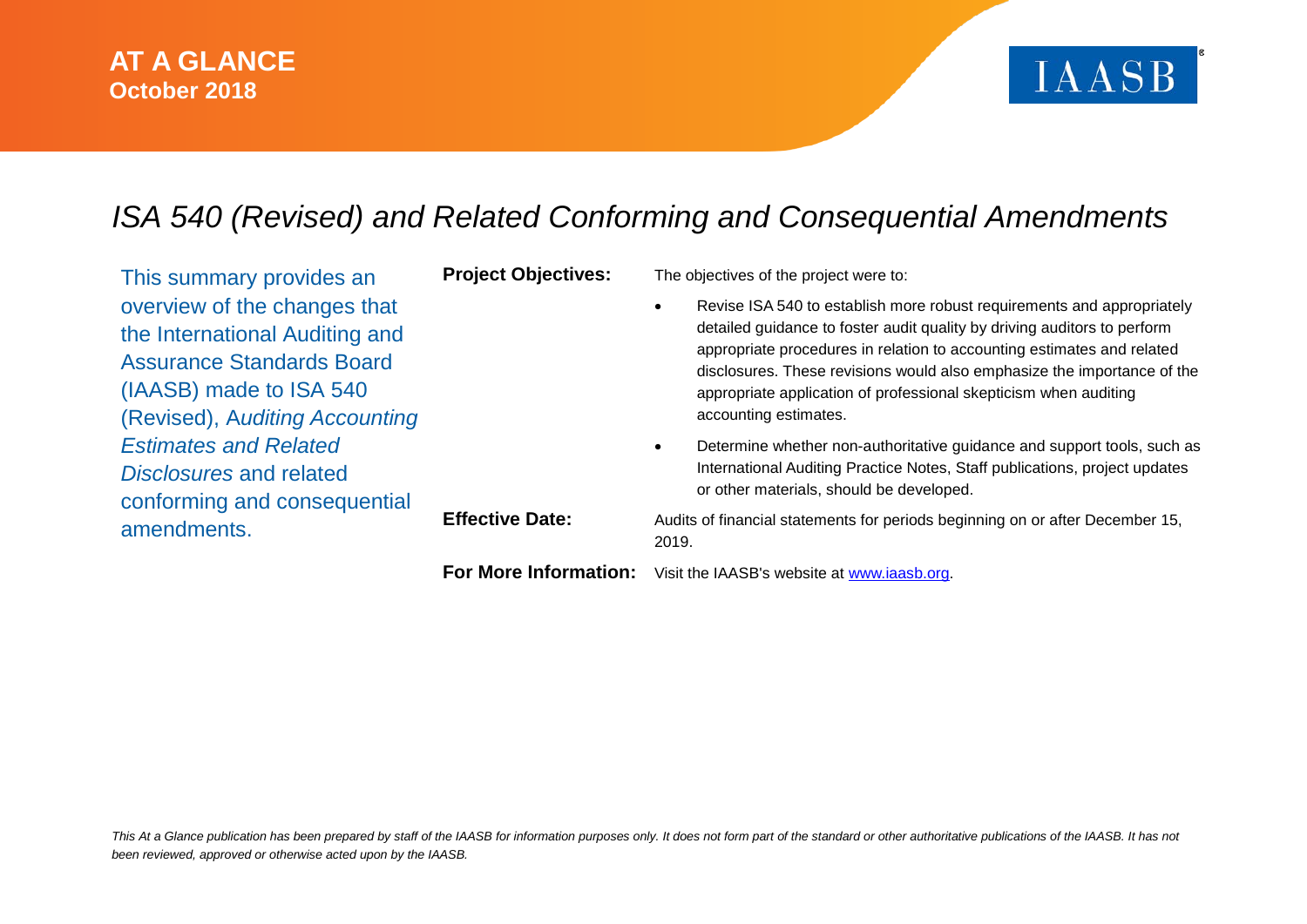### Why change the IAASB's standard on auditing accounting estimates?

Changes to financial reporting standards have increased the importance and visibility of accounting estimates to users of financial statements. The previous version of ISA 540 was written before recent changes in accounting for expected credit losses and revised standards dealing with insurance contracts. revenue recognition and leases. These changes, along with recurring audit inspection findings criticizing the quality of audits of accounting estimates, led to the need for the IAASB to address this challenging area to improve audit quality.

#### **What are the public interest issues addressed in the revision of ISA 540?**

ISA 540 (Revised) addresses the following public interest issues:

- **Audit risks are evolving due to a more complex business environment** – Financial reporting frameworks continue to evolve, management judgment and forward-looking information is becoming more prevalent, and disclosures continue to grow in importance. Financial regulators have concerns about the complex business processes, which rely on technology, and the need to test the operating effectiveness of controls when auditing accounting estimates.
- **Fostering improved exercise of professional skepticism** – Findings by audit inspectors have raised significant concerns about audit quality for accounting estimates, and a need to address this by fostering a more independent and challenging skeptical mindset in auditors.



• **Realizing public interest benefits through improved communication and transparency** – Governance, reporting and regulation may be enhanced through improved two-way dialogue between the auditor and those charged with governance about complex estimates and those with high estimation uncertainty. Further, communication with regulators or prudential supervisors, and communication of Key Audit Matters in accordance with ISA 701, may be warranted in certain circumstances.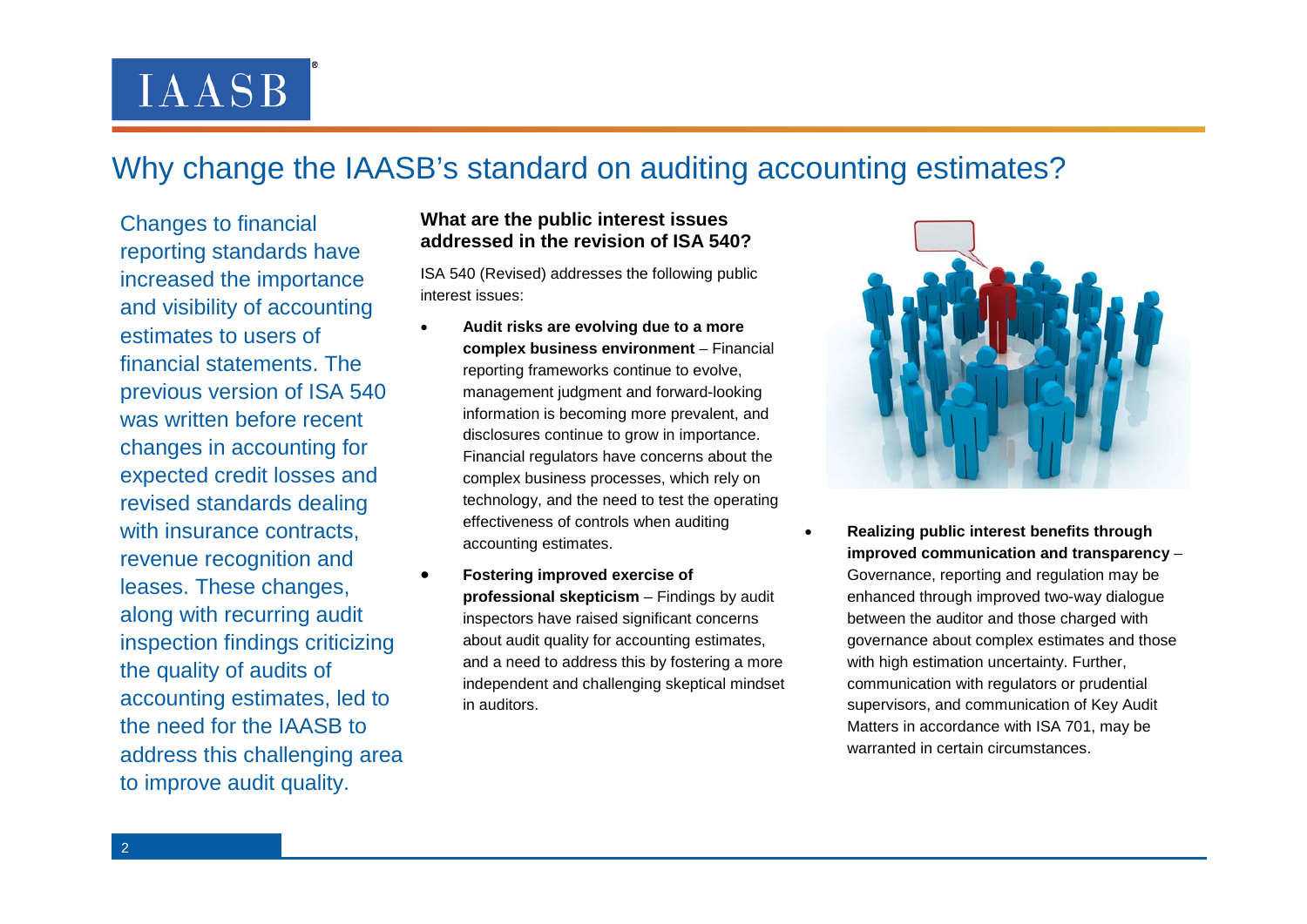# What are the key enhancements to the IAASB standard on auditing accounting estimates?

The increasingly complex business environment and change in accounting practices means that auditors need a more robust approach to identifying, assessing and responding to risks of material misstatement for accounting estimates and related disclosures. The enhancements in ISA 540 (Revised) are aimed at keeping pace with the changing market.

#### **Key enhancements**

The IAASB has made the following key enhancements to ISA 540 (Revised):

- Explicitly recognized the **spectrum of inherent risk** (paragraph 4), building on existing concepts in ISA 200, ISA 315 (Revised), and ISA 330, to drive scalability.
- Introduced the concept of **inherent risk factors**, including not only estimation uncertainty but also complexity, subjectivity and others (paragraphs 2, 4, and 16).
- Enhanced **risk assessment** procedures relating to obtaining an understanding of the entity and its environment, including the entity's internal control (paragraph 13).
- Introduced a **separate assessment of inherent risk and control risk** for accounting estimates (paragraph 16).
- Emphasized the importance of the auditor's decisions about **controls** relating to accounting estimates by highlighting relevant requirements in ISA 315 (Revised) and ISA 330 (paragraphs 19 and 20).
- Introduced **objectives-based work effort**  requirements directed to methods (including specifically when complex modelling is involved), data and assumptions, to design and perform further audit procedures to respond to assessed risks of material misstatement (paragraphs 7, 19, 22-25).
- Enhanced the **"stand back"** requirement, by adding an evaluation of the audit evidence obtained regarding the accounting estimates, including both corroborative and contradictory audit evidence (paragraphs 33–35).
- Enhanced **disclosure** requirements to obtain audit evidence about whether the related disclosures are "reasonable" (paragraphs 26(b), 29(b) and 31).
- Included a new requirement to consider matters regarding accounting estimates when **communicating with those charged with governance** (paragraph 38).
- New and enhanced **application material**.
- With respect to **external information sources**, conforming and consequential amendments to the definitions, requirements and application material in ISA 500.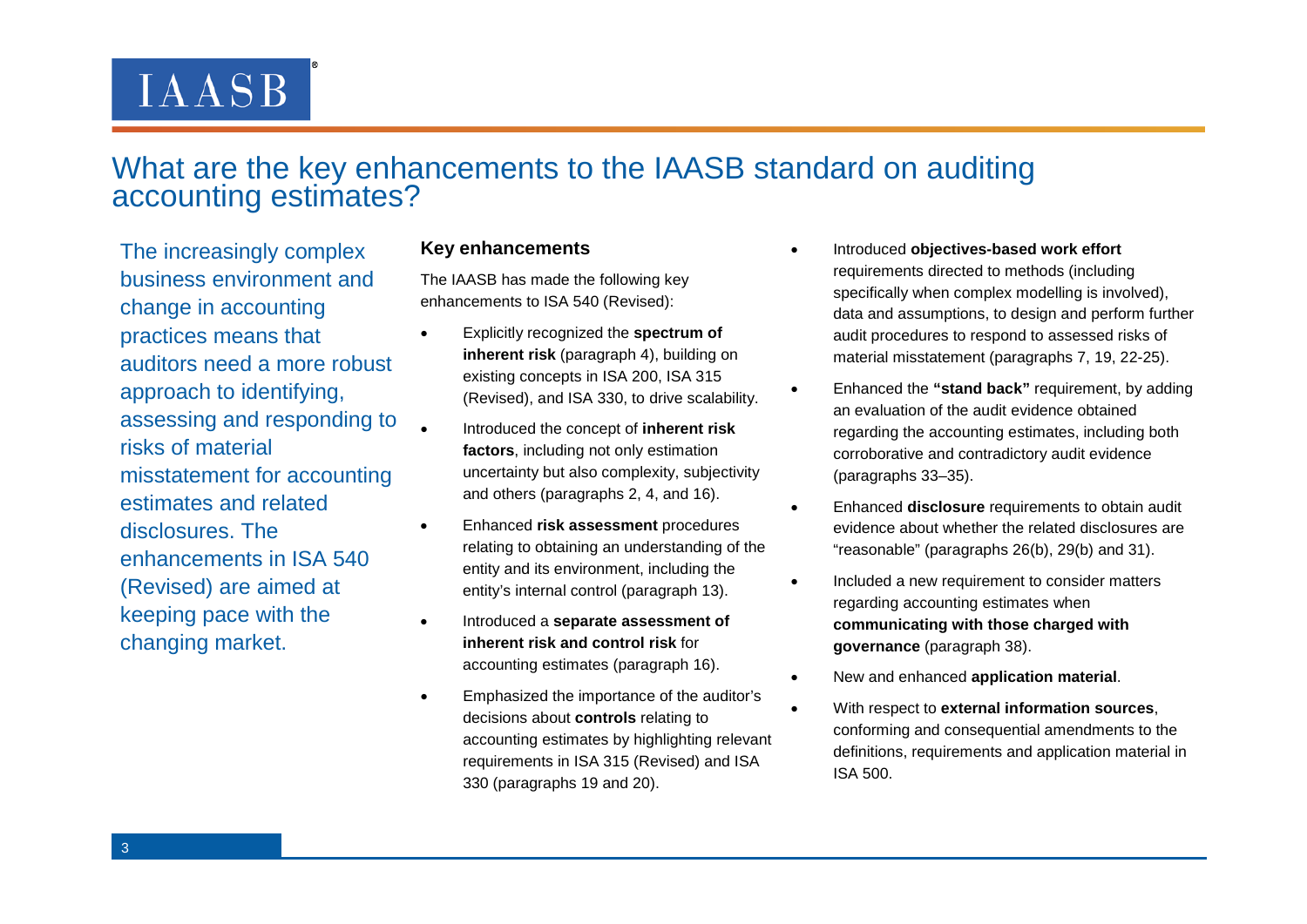### How does ISA 540 (Revised) enhance the auditor's exercise of professional skepticism and how is it scalable?

Inspection findings raised significant concerns about audit quality for accounting estimates, and a need to address this by fostering a more independent and challenging skeptical mindset. ISA 540 (Revised) includes several key elements that are designed to enhance the auditor's application of professional skepticism.

The IAASB acknowledges the importance of a scalable standard for all types of accounting estimates, from those that are relatively simple to those that are complex, and included several elements to address this.

#### **How does ISA 540 (Revised) enhance the auditor's exercise of professional skepticism?**

The IAASB recognizes the central role that professional skepticism plays in auditing accounting estimates. Therefore, ISA 540 (Revised) contains several provisions that are designed to enhance the auditor's application of professional skepticism, including:

- A requirement to design and **perform further audit procedures in a manner that is not biased** towards obtaining audit evidence that may be corroborative or towards excluding audit evidence that may be contradictory (paragraph 18).
- A **requirement to "stand back"** and evaluate the audit evidence obtained regarding the accounting estimates, including both corroborative and contradictory audit evidence (paragraphs 33–35).
- Use of **stronger language**, such as "challenge", "question" and "reconsider", to reinforce the importance of exercising professional skepticism (see, for example, paragraphs A60, A95, and A135).

#### **How is ISA 540 (Revised) scalable?**

The scalability of ISA 540 (Revised) is provided by:

- Introducing and emphasizing the **spectrum of inherent risk concept** (paragraph 4). Under the spectrum of inherent risk concept, the assessment of inherent risk depends on the degree to which the inherent risk factors affect the likelihood or magnitude of misstatement, and varies on a scale.
- Including **specific paragraphs in the application material that demonstrate how ISA 540 (Revised) is scalable** in the risk assessment (paragraphs A20-A22) and the responses to the assessed risks of material misstatement (paragraph A84).
	- Emphasizing in a requirement that **the auditor's further audit procedures need to be responsive to the reasons for the assessment of the risks of material misstatement** at the assertion level and that the auditor's further audit procedures shall take into account that the higher the assessed risk of material misstatement, the more persuasive the audit evidence needs to be (paragraph 18).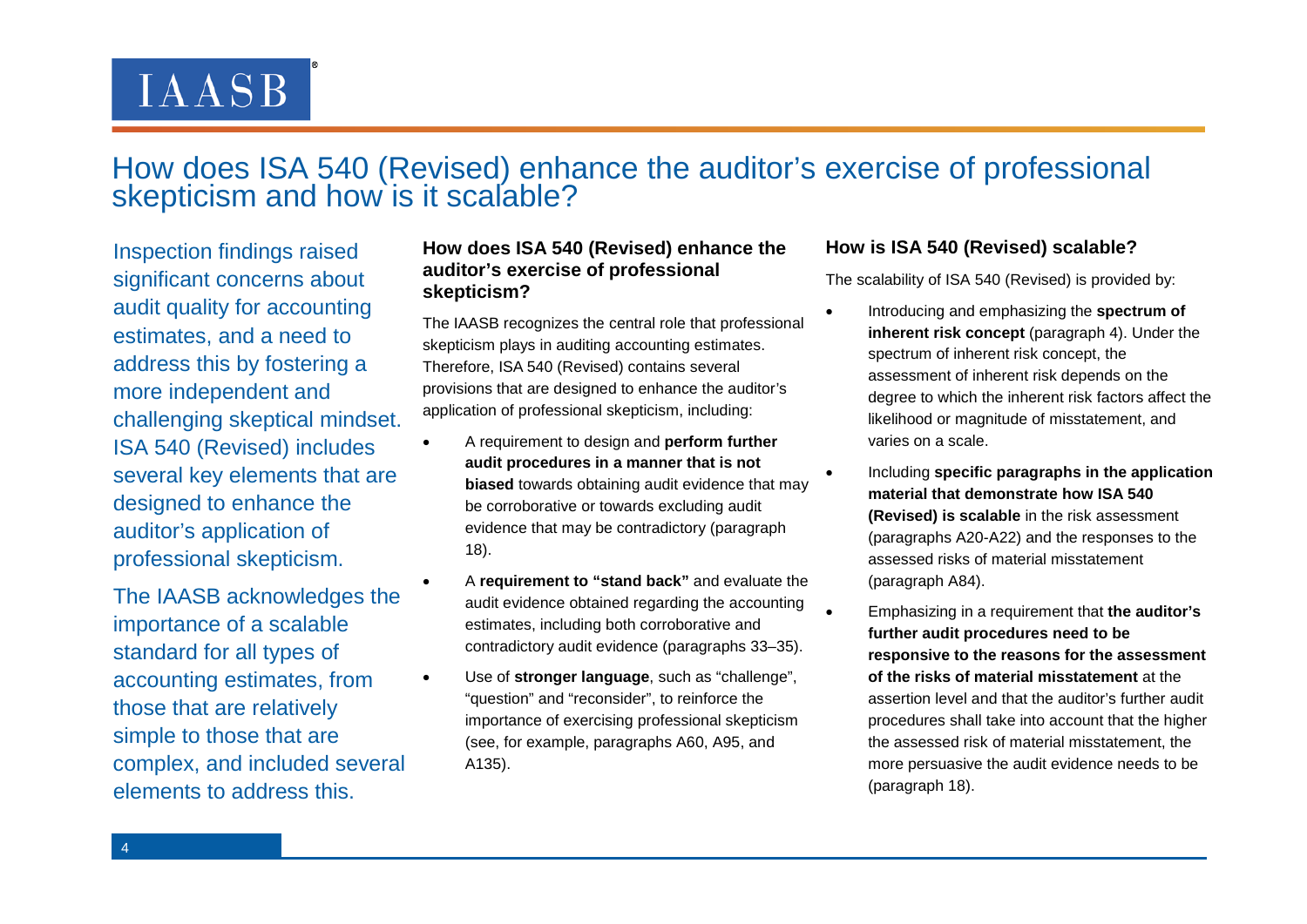### How does ISA 540 (Revised) take into account inherent risk factors?

The risk assessment is a critical part of every audit. ISA 540 (Revised) includes an enhanced risk assessment specifically tailored to accounting estimates that builds on the risk assessment required by ISA 315 (Revised).

The inherent risk factors of estimation uncertainty, complexity and subjectivity play a central role in the revised risk assessment and throughout ISA 540 (Revised).

ISA 540 (Revised) also notes that there may be other inherent risk factors, including susceptibility to misstatement due to management bias or fraud.

#### **What are inherent risk factors?**

Inherent risk factors are characteristics of conditions and events that may affect the susceptibility of an assertion to misstatement, before consideration of controls.

#### **Which inherent risk factors should the auditor take into account?**

In the identification and assessment of the risks of material misstatement, extant ISA 540 focused on estimation uncertainty. ISA 540 (Revised) acknowledges that there may be other inherent risk factors and requires the auditor to take into account:

- **Estimation uncertainty:**
- Complexity; and
- Subjectivity.

*Estimation Uncertainty*

Estimation uncertainty is the susceptibility to an inherent lack of precision in the measurement of an accounting estimate.

#### *Complexity*

Complexity refers to the complexity inherent in the process of making an accounting estimate, such as when multiple data sets or assumptions are required.

#### *Subjectivity*

Subjectivity arises from inherent limitations in the knowledge or data reasonably available about valuation attributes.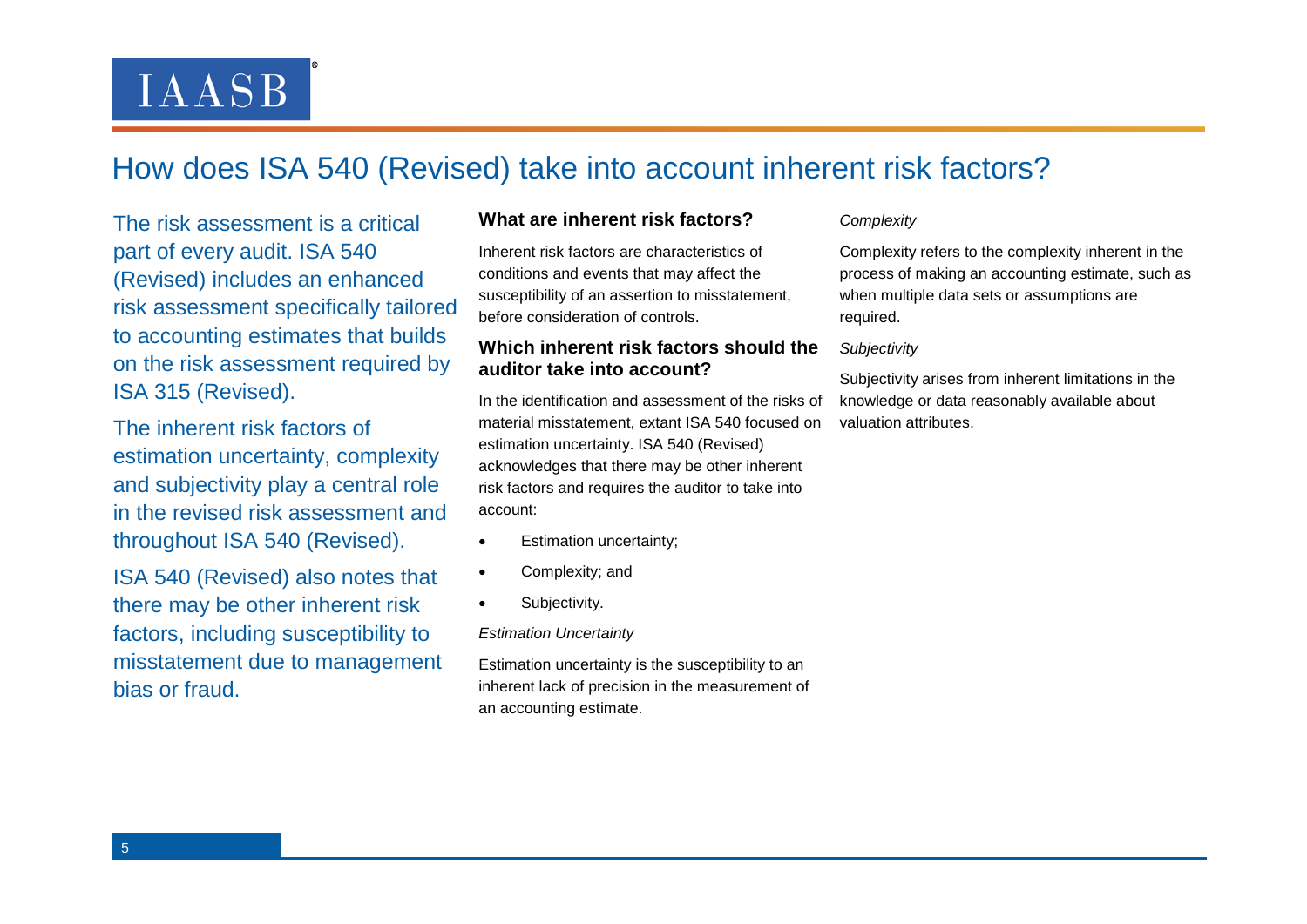### What has changed regarding the testing of accounting estimates?

ISA 540 (Revised) includes an enhanced work effort that addresses the challenges that auditors face by providing more guidance and objective-based requirements that are allow for scalability in the nature, timing and extent of procedures performed in relation to the degree of estimation uncertainty and the assessed risks of material misstatement..

#### **How have the procedures to obtain audit**  540 (Revised) should emphasize the importance of **evidence changed?**

As in extant ISA 540, the auditor's response to assessed risks include one or more **testing strategies**:

- Obtaining audit evidence from events occurring up to the date of the auditor's report;
- Testing how management made the accounting estimate; or
- Developing an auditor's point estimate or range.

For these testing strategies, the IAASB introduced **objective-based requirements,** directed to methods (including models), assumptions and data. The objective-based requirements allow scalability in the nature, timing and extent of the procedures performed, recognizing that the higher the assessed risks of material misstatement, the more persuasive the audit evidence needs to be.

#### **How is control testing emphasized?**

Given the importance of testing controls around complex accounting estimates, particularly for financial institutions, the IAASB decided that ISA

the auditor's decisions about controls relating to accounting estimates. This is supported by a new requirement to separately assess control risk and by re-emphasizing the requirement in ISA 330 to test controls for significant risks in the current period if the auditor plans to rely on those controls (paragraph 20). The ISA also re-emphasizes the requirement in ISA 330 regarding when testing the operating effectiveness of controls is required (paragraph 19).

#### **What has the IAASB done to address the use of external information sources?**

Given that external information sources (and management's experts) may be used when making accounting estimates, ISA 540 (Revised) cross refers to the relevant requirements in ISA 500.

The IAASB also made conforming and consequential amendments to ISA 500 to increase the focus on external information sources. The additions include a definition of an external information source and application material addressing audit evidence considerations related to external information sources.